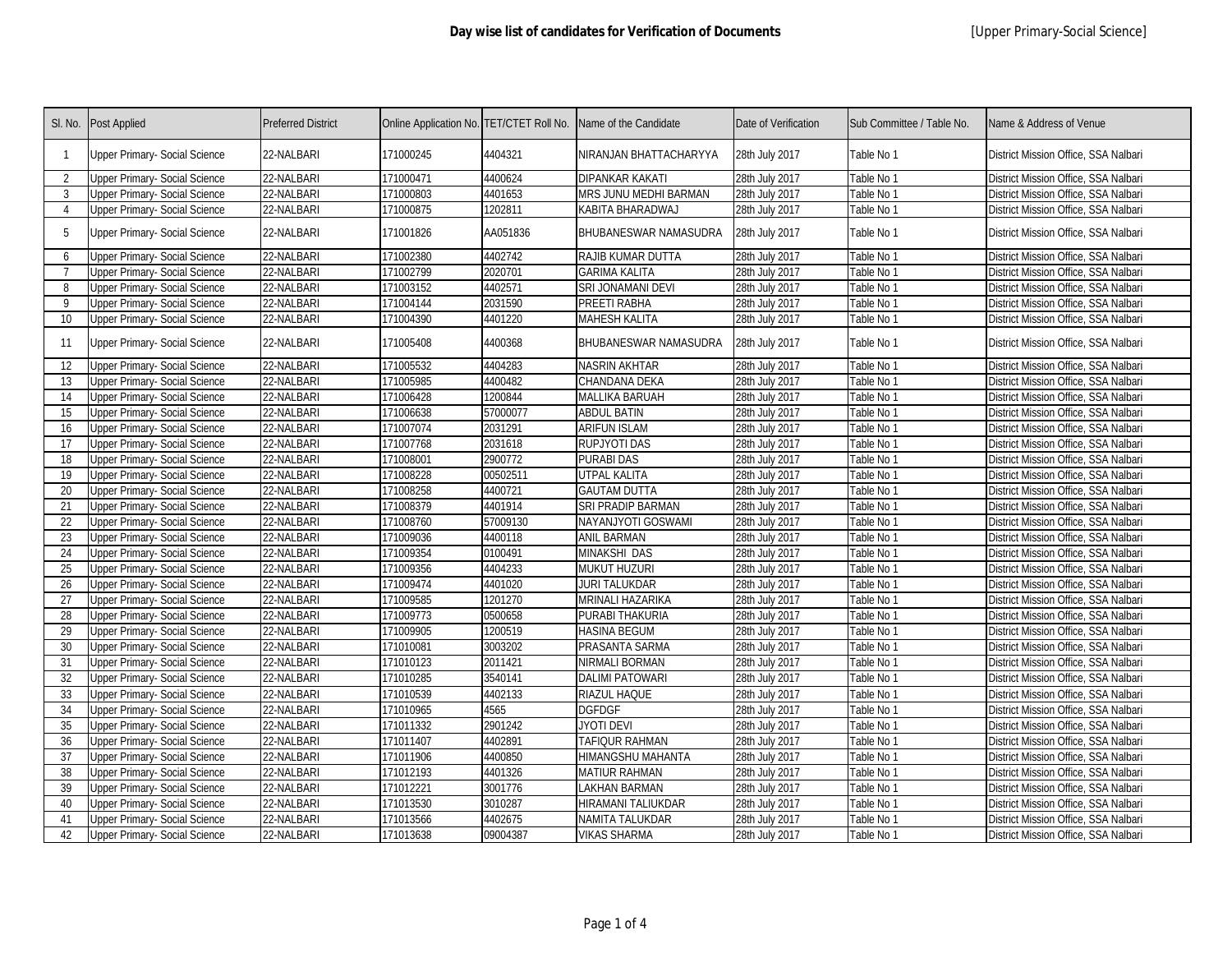| SI. No. | Post Applied                         | <b>Preferred District</b> | Online Application No. TET/CTET Roll No. |          | Name of the Candidate     | Date of Verification | Sub Committee / Table No. | Name & Address of Venue              |
|---------|--------------------------------------|---------------------------|------------------------------------------|----------|---------------------------|----------------------|---------------------------|--------------------------------------|
| 43      | Upper Primary- Social Science        | 22-NALBARI                | 171014120                                | 3030378  | <b>LATIKA HALOI</b>       | 28th July 2017       | Table No 1                | District Mission Office, SSA Nalbari |
| 44      | Upper Primary- Social Science        | 22-NALBARI                | 171014167                                | 3002187  | MINTU BAISHYA             | 28th July 2017       | Table No 1                | District Mission Office, SSA Nalbari |
| 45      | Upper Primary- Social Science        | 22-NALBARI                | 171016978                                | 2541421  | <b>DWIJEN CHAKRAVORTY</b> | 28th July 2017       | Table No 1                | District Mission Office, SSA Nalbari |
| 46      | Upper Primary- Social Science        | 22-NALBARI                | 171017188                                | 4400180  | ARCHANA KALITA            | 28th July 2017       | Table No 1                | District Mission Office, SSA Nalbari |
| 47      | Upper Primary- Social Science        | 22-NALBARI                | 171018135                                | 00600380 | ARCHANA KALITA            | 28th July 2017       | Table No 1                | District Mission Office, SSA Nalbari |
| 48      | <b>Upper Primary- Social Science</b> | 22-NALBARI                | 171018283                                | 4403694  | JAYANTA KUMAR BEZBARUAH   | 28th July 2017       | Table No 1                | District Mission Office, SSA Nalbari |
| 49      | Jpper Primary- Social Science        | 22-NALBARI                | 171018286                                | 3010282  | HIMANSHU OJAH             | 28th July 2017       | Table No 1                | District Mission Office, SSA Nalbari |
| 50      | Upper Primary- Social Science        | 22-NALBARI                | 171018588                                | 4400874  | <b>HRAMONI BARMAN</b>     | 28th July 2017       | Table No 1                | District Mission Office, SSA Nalbari |
| 51      | Upper Primary- Social Science        | 22-NALBARI                | 171018646                                | 00807739 | RAMANUJ KUMAR             | 28th July 2017       | Table No 1                | District Mission Office, SSA Nalbari |
| 52      | Upper Primary- Social Science        | 22-NALBARI                | 171018680                                | 3040159  | <b>JAKIR HUSSAIN</b>      | 28th July 2017       | Table No 1                | District Mission Office, SSA Nalbari |
| 53      | <b>Upper Primary- Social Science</b> | 22-NALBARI                | 171019140                                | 3040289  | <b>MD NABIN ALI</b>       | 28th July 2017       | Table No 1                | District Mission Office, SSA Nalbari |
| 54      | Upper Primary- Social Science        | 22-NALBARI                | 171019182                                | 4400265  | <b>BANDANA DAS</b>        | 28th July 2017       | Table No 1                | District Mission Office, SSA Nalbari |
| 55      | Upper Primary- Social Science        | 22-NALBARI                | 171020654                                | 3030320  | <b>JYOTSHNA NATH</b>      | 28th July 2017       | Table No 1                | District Mission Office, SSA Nalbari |
| 56      | Upper Primary- Social Science        | 22-NALBARI                | 171021584                                | 00602052 | <b>DALIMI KALITA</b>      | 28th July 2017       | Table No 1                | District Mission Office, SSA Nalbari |
| 57      | Upper Primary- Social Science        | 22-NALBARI                | 171021697                                | 4400181  | ARCHANA KALITA            | 28th July 2017       | Table No 1                | District Mission Office, SSA Nalbari |
| 58      | <b>Upper Primary- Social Science</b> | 22-NALBARI                | 171022190                                | 3550154  | <b>BINEETA SARMAH</b>     | 28th July 2017       | Table No 1                | District Mission Office, SSA Nalbari |
| 59      | Upper Primary- Social Science        | 22-NALBARI                | 171022202                                | 3004403  | USHA CHETIA               | 28th July 2017       | Table No 1                | District Mission Office, SSA Nalbari |
| 60      | Upper Primary- Social Science        | 22-NALBARI                | 171022503                                | 1201918  | SRI JUNJUN THAKURIA       | 28th July 2017       | Table No 1                | District Mission Office, SSA Nalbari |
| 61      | Upper Primary- Social Science        | 22-NALBARI                | 171022877                                | 3010028  | ANIL RAJBONGSHI           | 28th July 2017       | Table No 1                | District Mission Office, SSA Nalbari |
| 62      | Upper Primary- Social Science        | 22-NALBARI                | 171023015                                | 2011297  | <b>GURUDAS MAZUMDAR</b>   | 28th July 2017       | Table No 1                | District Mission Office, SSA Nalbari |
| 63      | Upper Primary- Social Science        | 22-NALBARI                | 171023270                                | 4400891  | HITESH BEZBARUAH          | 28th July 2017       | Table No 1                | District Mission Office, SSA Nalbari |
| 64      | Upper Primary- Social Science        | 22-NALBARI                | 171023483                                | 3010281  | HIMANI RABHA              | 28th July 2017       | Table No 1                | District Mission Office, SSA Nalbari |
| 65      | Upper Primary- Social Science        | 22-NALBARI                | 171024139                                | 3030369  | LABA RAMCHIARY            | 28th July 2017       | Table No 1                | District Mission Office, SSA Nalbari |
| 66      | <b>Upper Primary- Social Science</b> | 22-NALBARI                | 171025343                                | 2900059  | APURBA DEKA               | 28th July 2017       | Table No 1                | District Mission Office, SSA Nalbari |
| 67      | Upper Primary- Social Science        | 22-NALBARI                | 171025434                                | 4400104  | ANAMIKA BARMAN            | 28th July 2017       | Table No 1                | District Mission Office, SSA Nalbari |
| 68      | Upper Primary- Social Science        | 22-NALBARI                | 171025956                                | 3010509  | MUKUT BEZBARUAH           | 28th July 2017       | Table No 1                | District Mission Office, SSA Nalbari |
| 69      | Upper Primary- Social Science        | 22-NALBARI                | 171026216                                | 4400292  | <b>BARNALI DEKA</b>       | 28th July 2017       | Table No 1                | District Mission Office, SSA Nalbari |
| 70      | Upper Primary- Social Science        | 22-NALBARI                | 171026364                                | 57008269 | MONIR UDDIN               | 28th July 2017       | Table No 1                | District Mission Office, SSA Nalbari |
| 71      | Upper Primary- Social Science        | 22-NALBARI                | 171026796                                | 57011660 | <b>RUMI BARMAN</b>        | 28th July 2017       | Table No 1                | District Mission Office, SSA Nalbari |
| 72      | Upper Primary- Social Science        | 22-NALBARI                | 171027191                                | 4401610  | <b>MRIDUL DEKA</b>        | 28th July 2017       | Table No 1                | District Mission Office, SSA Nalbari |
| 73      | Upper Primary- Social Science        | 22-NALBARI                | 171027195                                | 4401590  | MITU CHAKRAVARTY          | 28th July 2017       | Table No 1                | District Mission Office, SSA Nalbari |
| 74      | Upper Primary- Social Science        | 22-NALBARI                | 171028458                                | 4401299  | <b>MANOJ KALITA</b>       | 28th July 2017       | Table No 1                | District Mission Office, SSA Nalbari |
| 75      | Upper Primary- Social Science        | 22-NALBARI                | 171028581                                | 24000424 | DHANJYOTI KALITA          | 28th July 2017       | Table No 2                | District Mission Office, SSA Nalbari |
| 76      | Upper Primary- Social Science        | 22-NALBARI                | 171028779                                | 5602038  | PRANAMI DEKA              | 28th July 2017       | Table No 2                | District Mission Office, SSA Nalbari |
| 77      | <b>Upper Primary- Social Science</b> | 22-NALBARI                | 171029016                                | 3030288  | <b>JAGAT BAISHYA</b>      | 28th July 2017       | Table No 2                | District Mission Office, SSA Nalbari |
| 78      | Upper Primary- Social Science        | 22-NALBARI                | 171029110                                | 4400572  | DHRUBAJYOTI BORAH         | 28th July 2017       | Table No 2                | District Mission Office, SSA Nalbari |
| 79      | Upper Primary- Social Science        | 22-NALBARI                | 171029308                                | 5400511  | <b>ALAKA DAS</b>          | 28th July 2017       | Table No 2                | District Mission Office, SSA Nalbari |
| 80      | Upper Primary- Social Science        | 22-NALBARI                | 171029339                                | 27004590 | <b>YUNIS ALI</b>          | 28th July 2017       | Table No 2                | District Mission Office, SSA Nalbari |
| 81      | Upper Primary- Social Science        | 22-NALBARI                | 171030037                                | 2011455  | PURNIMA SAIKIA            | 28th July 2017       | Table No 2                | District Mission Office, SSA Nalbari |
| 82      | Upper Primary- Social Science        | 22-NALBARI                | 171030353                                | 57007692 | <b>MD RUHUL AMIN</b>      | 28th July 2017       | Table No 2                | District Mission Office, SSA Nalbari |
| 83      | Upper Primary- Social Science        | 22-NALBARI                | 171030366                                | 4401979  | PRANKRISHNA TALUKDAR      | 28th July 2017       | Table No 2                | District Mission Office, SSA Nalbari |
| 84      | Upper Primary- Social Science        | 22-NALBARI                | 171031082                                | 3550088  | AZMAL HUSSAIN             | 28th July 2017       | Table No 2                | District Mission Office, SSA Nalbari |
| 85      | Upper Primary- Social Science        | 22-NALBARI                | 171031111                                | 4403355  | BIRAJ BARMAN              | 28th July 2017       | Table No 2                | District Mission Office, SSA Nalbari |
| 86      | Upper Primary- Social Science        | 22-NALBARI                | 171031193                                | 3010097  | <b>BED BAHADUR BASNET</b> | 28th July 2017       | Table No 2                | District Mission Office, SSA Nalbari |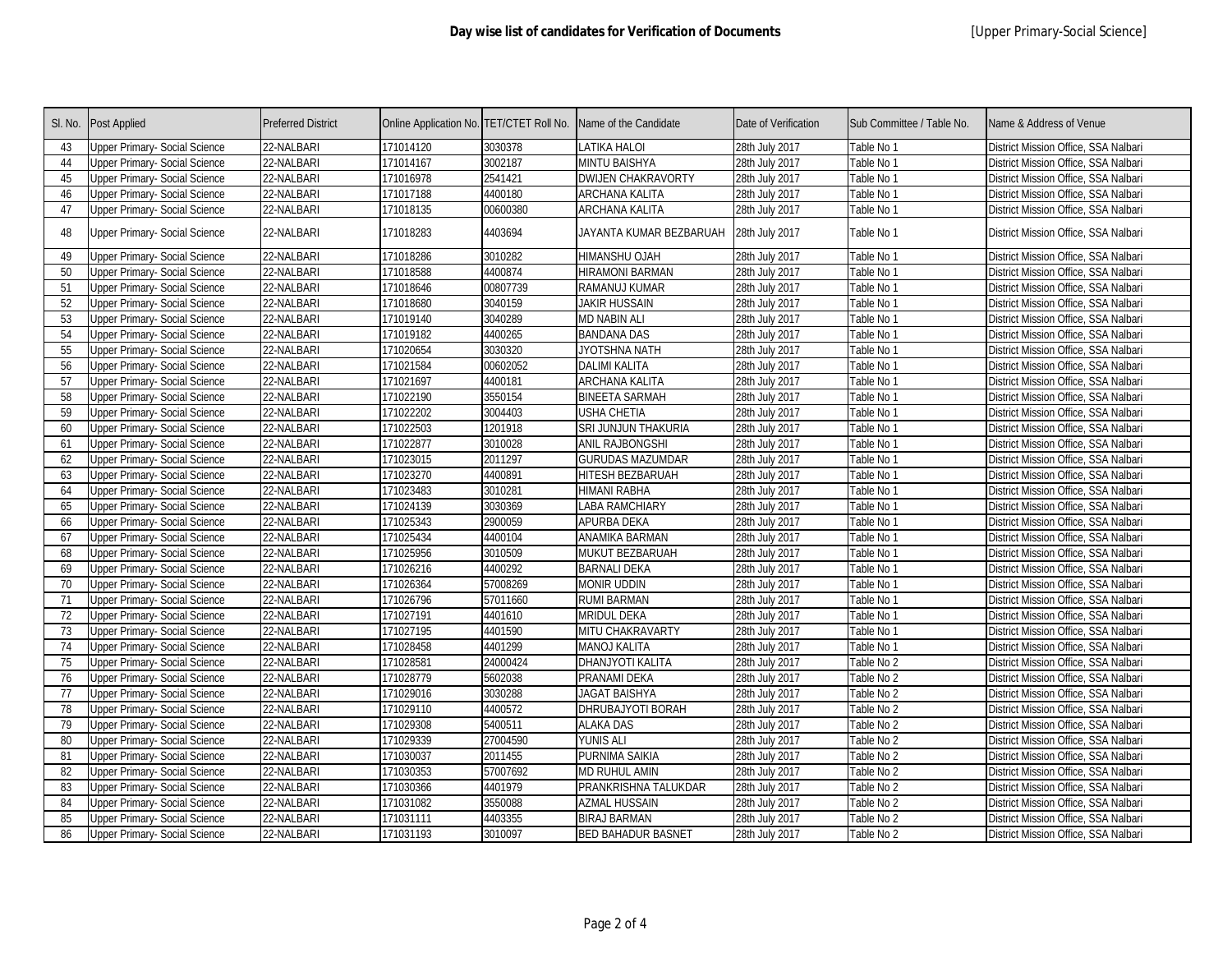| SI. No. | Post Applied                         | <b>Preferred District</b> | Online Application No. TET/CTET Roll No. |           | Name of the Candidate    | Date of Verification | Sub Committee / Table No. | Name & Address of Venue              |
|---------|--------------------------------------|---------------------------|------------------------------------------|-----------|--------------------------|----------------------|---------------------------|--------------------------------------|
| 87      | Upper Primary- Social Science        | 22-NALBARI                | 171031322                                | 2901018   | RUBUL HAQUE              | 28th July 2017       | Table No 2                | District Mission Office, SSA Nalbari |
| 88      | Upper Primary- Social Science        | 22-NALBARI                | 171031366                                | 4500999   | MITHU HAZARIKA           | 28th July 2017       | Table No 2                | District Mission Office, SSA Nalbari |
| 89      | Upper Primary- Social Science        | 22-NALBARI                | 171031701                                | 2011344   | KANKANA JYOTI PATHAK     | 28th July 2017       | Table No 2                | District Mission Office, SSA Nalbari |
| 90      | Upper Primary- Social Science        | 22-NALBARI                | 171031738                                | 4402860   | SWAPNA BEGUM             | 28th July 2017       | Table No 2                | District Mission Office, SSA Nalbari |
| 91      | Upper Primary- Social Science        | 22-NALBARI                | 171031833                                | 3011034   | CHANDRA PRABHA THAKURIA  | 28th July 2017       | Table No 2                | District Mission Office, SSA Nalbari |
| 92      | Upper Primary- Social Science        | 22-NALBARI                | 171032123                                | 4403457   | DHIRAJ TALUKDAR          | 28th July 2017       | Table No 2                | District Mission Office, SSA Nalbari |
| 93      | Upper Primary- Social Science        | 22-NALBARI                | 171032886                                | 3040289   | <b>MD NABIN ALI</b>      | 28th July 2017       | Table No 2                | District Mission Office, SSA Nalbari |
| 94      | Upper Primary- Social Science        | 22-NALBARI                | 171032907                                | 3010331   | <b>JONALI MEDHI</b>      | 28th July 2017       | Table No 2                | District Mission Office, SSA Nalbari |
| 95      | Upper Primary- Social Science        | 22-NALBARI                | 171032981                                | 3040289   | <b>MD NABIN ALI</b>      | 28th July 2017       | Table No 2                | District Mission Office, SSA Nalbari |
| 96      | <b>Upper Primary- Social Science</b> | 22-NALBARI                | 171033343                                | 3030414   | <b>HTAN ATILIAN</b>      | 28th July 2017       | Table No 2                | District Mission Office, SSA Nalbari |
| 97      | <b>Upper Primary- Social Science</b> | 22-NALBARI                | 171033422                                | 5604120   | RUBIA KHATUN             | 28th July 2017       | Table No 2                | District Mission Office, SSA Nalbari |
| 98      | Upper Primary- Social Science        | 22-NALBARI                | 171033889                                | 4401258   | <b>MAMONI BEGUM</b>      | 28th July 2017       | Table No 2                | District Mission Office, SSA Nalbari |
| 99      | Upper Primary- Social Science        | 22-NALBARI                | 171033909                                | 5600853   | <b>ILA KAKATI</b>        | 28th July 2017       | Table No 2                | District Mission Office, SSA Nalbari |
| 100     | Upper Primary- Social Science        | 22-NALBARI                | 171033912                                | 5400716   | ALAKA SAIKIA             | 28th July 2017       | Table No 2                | District Mission Office, SSA Nalbari |
| 101     | Upper Primary- Social Science        | 22-NALBARI                | 171033996                                | 4402744   | RAJIV BAISHYA            | 28th July 2017       | Table No 2                | District Mission Office, SSA Nalbari |
| 102     | Upper Primary- Social Science        | 22-NALBARI                | 171034346                                | 3030798   | DIPAK PATHAK             | 28th July 2017       | Table No 2                | District Mission Office, SSA Nalbari |
| 103     | Upper Primary- Social Science        | 22-NALBARI                | 171034529                                | 2013910   | 139495                   | 28th July 2017       | Table No 2                | District Mission Office, SSA Nalbari |
| 104     | Upper Primary- Social Science        | 22-NALBARI                | 171034689                                | 2901410   | <b>SYED JIAUR RAHMAN</b> | 28th July 2017       | Table No 2                | District Mission Office, SSA Nalbari |
| 105     | <b>Upper Primary- Social Science</b> | 22-NALBARI                | 171034758                                | 4403430   | DEEPAMANI KAKATI         | 28th July 2017       | Table No 2                | District Mission Office, SSA Nalbari |
| 106     | <b>Upper Primary- Social Science</b> | 22-NALBARI                | 171035124                                | 4400414   | BIMAL KUMAR KALITA       | 28th July 2017       | Table No 2                | District Mission Office, SSA Nalbari |
| 107     | Upper Primary- Social Science        | 22-NALBARI                | 171035230                                | 57005293  | <b>JAYASRI KOUSHIK</b>   | 28th July 2017       | Table No 2                | District Mission Office, SSA Nalbari |
| 108     | <b>Upper Primary- Social Science</b> | 22-NALBARI                | 171035269                                | 3000358   | <b>BANASHREE BARMAN</b>  | 28th July 2017       | Table No 2                | District Mission Office, SSA Nalbari |
| 109     | <b>Upper Primary- Social Science</b> | 22-NALBARI                | 171035288                                | 4402719   | PRAHLAD RAJBONGSHI       | 28th July 2017       | Table No 2                | District Mission Office, SSA Nalbari |
| 110     | Upper Primary- Social Science        | 22-NALBARI                | 171035505                                | 3000156   | ANJAN CHOUDHURY          | 28th July 2017       | Table No 2                | District Mission Office, SSA Nalbari |
| 111     | Upper Primary- Social Science        | 22-NALBARI                | 171035735                                | 5100270   | <b>JITEN BORAH</b>       | 28th July 2017       | Table No 2                | District Mission Office, SSA Nalbari |
| 112     | Upper Primary- Social Science        | 22-NALBARI                | 171035851                                | 4400964   | <b>JITJYOTI SARMA</b>    | 28th July 2017       | Table No 2                | District Mission Office, SSA Nalbari |
| 113     | <b>Upper Primary- Social Science</b> | 22-NALBARI                | 171036035                                | 3040289   | <b>MD NABIN ALI</b>      | 28th July 2017       | Table No 2                | District Mission Office, SSA Nalbari |
| 114     | Upper Primary- Social Science        | 22-NALBARI                | 171036190                                | 4400974   | JITUMANI KALITA          | 28th July 2017       | Table No 2                | District Mission Office, SSA Nalbari |
| 115     | Upper Primary- Social Science        | 22-NALBARI                | 171036336                                | 4402519   | SRI GITA SARMA           | 28th July 2017       | Table No 2                | District Mission Office, SSA Nalbari |
| 116     | Upper Primary- Social Science        | 22-NALBARI                | 171036342                                | 0500916   | PRANJAL SARMA            | 28th July 2017       | Table No 2                | District Mission Office, SSA Nalbari |
| 117     | Upper Primary- Social Science        | 22-NALBARI                | 171036680                                | 4402818   | <b>TUBUL KALITA</b>      | 28th July 2017       | Table No 2                | District Mission Office, SSA Nalbari |
| 118     | <b>Upper Primary- Social Science</b> | 22-NALBARI                | 171036782                                | 3030114   | <b>BINITA BARMAN</b>     | 28th July 2017       | Table No 2                | District Mission Office, SSA Nalbari |
| 119     | Upper Primary- Social Science        | 22-NALBARI                | 171036937                                | 4400227   | ATIKUR RAHMAN            | 28th July 2017       | Table No 2                | District Mission Office, SSA Nalbari |
| 120     | Upper Primary- Social Science        | 22-NALBARI                | 171036971                                | 3030244   | <b>GOLAPI THAKURIA</b>   | 28th July 2017       | Table No 2                | District Mission Office, SSA Nalbari |
| 121     | Upper Primary- Social Science        | 22-NALBARI                | 171037059                                | 4400499   | CHANDRA KANTA SALOI      | 28th July 2017       | Table No 2                | District Mission Office, SSA Nalbari |
| 122     | <b>Upper Primary- Social Science</b> | 22-NALBARI                | 171037303                                | 4401488   | MD SONABAR ALI           | 28th July 2017       | Table No 2                | District Mission Office, SSA Nalbari |
| 123     | <b>Upper Primary- Social Science</b> | 22-NALBARI                | 171037487                                | 4405375   | RITA DEKA                | 28th July 2017       | Table No 2                | District Mission Office, SSA Nalbari |
| 124     | Upper Primary- Social Science        | 22-NALBARI                | 171037544                                | 4400119   | ANIMA BEGUM              | 28th July 2017       | Table No 2                | District Mission Office, SSA Nalbari |
| 125     | Upper Primary- Social Science        | 22-NALBARI                | 171037638                                | 4401035   | JYOTSHNA MEDHI           | 28th July 2017       | Table No 2                | District Mission Office, SSA Nalbari |
| 126     | Upper Primary- Social Science        | 22-NALBARI                | 171037703                                | 3010372   | KAMAL RAJBONGSHI         | 28th July 2017       | Table No 2                | District Mission Office, SSA Nalbari |
| 127     | <b>Upper Primary- Social Science</b> | 22-NALBARI                | 171037865                                | 4403523   | DIPSHIKHA BAISHYA        | 28th July 2017       | Table No 2                | District Mission Office, SSA Nalbari |
| 128     | Upper Primary- Social Science        | 22-NALBARI                | 171037917                                | 54000822  | <b>BARNALI KUMAR</b>     | 28th July 2017       | Table No 2                | District Mission Office, SSA Nalbari |
| 129     | Upper Primary- Social Science        | 22-NALBARI                | 171038129                                | 4403913   | <b>MADHU KALITA</b>      | 28th July 2017       | Table No 2                | District Mission Office, SSA Nalbari |
| 130     | <b>Upper Primary- Social Science</b> | 22-NALBARI                | 171038304                                | 006010300 | <b>BIKASH TAMULI</b>     | 28th July 2017       | Table No 2                | District Mission Office, SSA Nalbari |